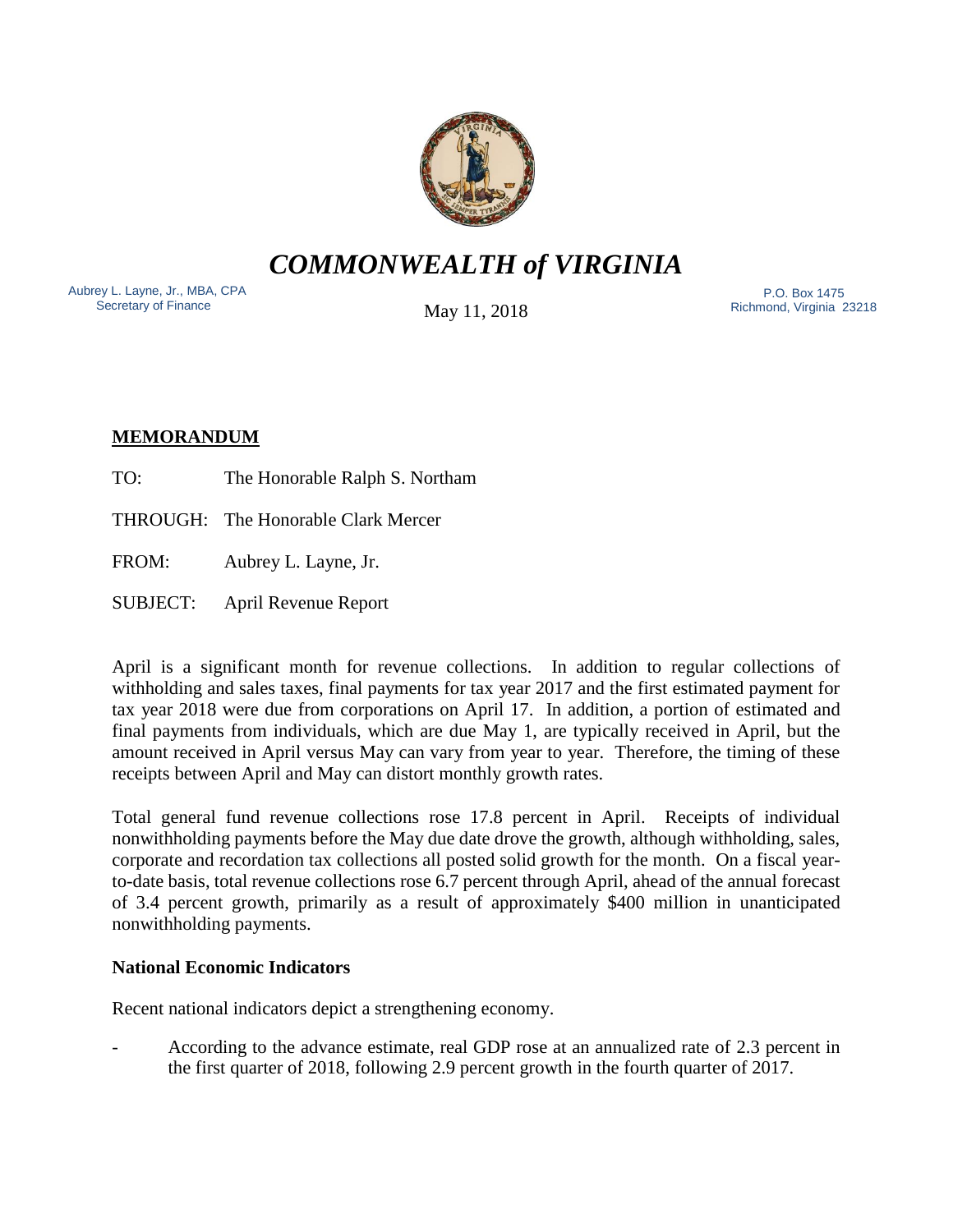May 11, 2018 Page 2 of 5

- Payroll employment rose by 164,000 jobs in April, below expectations. The March gain was revised up by 33,000 to 135,000. In a separate report, the unemployment rate fell to 3.9 percent, largely due to a contraction in the labor force.
- Initial claims for unemployment rose by only 2,000 to 211,000 during the week ending April 28. The four-week moving average fell by 7,750 to 221,500, the lowest level since March 3, 1973.
- The Conference Board's index of leading indicators rose 0.3 percent in March following a 0.7 percent increase in February, suggesting the economic expansion should strengthen over the coming months.
- The Conference Board's index of consumer confidence rose 1.7 points to 128.7 in April. Both the expectations and present conditions components increased for the month.
- Conditions in the manufacturing sector were somewhat weaker than expected in April. The Institute of Supply Management index fell from 59.3 to 57.3, but remains in expansionary territory.
- The CPI fell 0.1 percent in March after a 0.2 percent increase in February. The index stands 2.4 percent above March 2017. Core inflation (excluding food and energy prices) rose by 0.2 percent, and is 2.1 percent above a year ago.
- At its May meeting, the Federal Reserve left the federal funds target rate range unchanged at 1.50 to 1.75 percent. A total of four rate hikes are anticipated in 2018, with the next one likely to occur at the upcoming policy meeting on June 13.

## **Virginia Economy**

In Virginia, payroll employment rose 1.1 percent from March of last year. Northern Virginia posted growth of 1.8 percent; Hampton Roads grew 0.1 percent; and Richmond-Petersburg rose 0.6 percent. The seasonally adjusted unemployment rate fell 0.1 percentage point to 3.4 percent in March, the lowest rate since March 2008.

The Virginia Leading Index fell less than 0.1 percent in March after increasing 0.6 percent in February. The U.S. leading index and future employment improved in March while auto registrations declined and initial claims rose. The indexes increased in Northern Virginia, Hampton Roads, Charlottesville, Bristol, Harrisonburg, and Staunton while decreasing in Richmond, Lynchburg, Blacksburg, and Winchester. The Roanoke index was unchanged.

## **April Revenue Collections**

Total general fund revenue collections rose 17.8 percent in April. Receipts of individual nonwithholding payments before the May due date drove the growth, although withholding, sales, corporate and recordation tax collections all posted solid growth for the month. On a fiscal year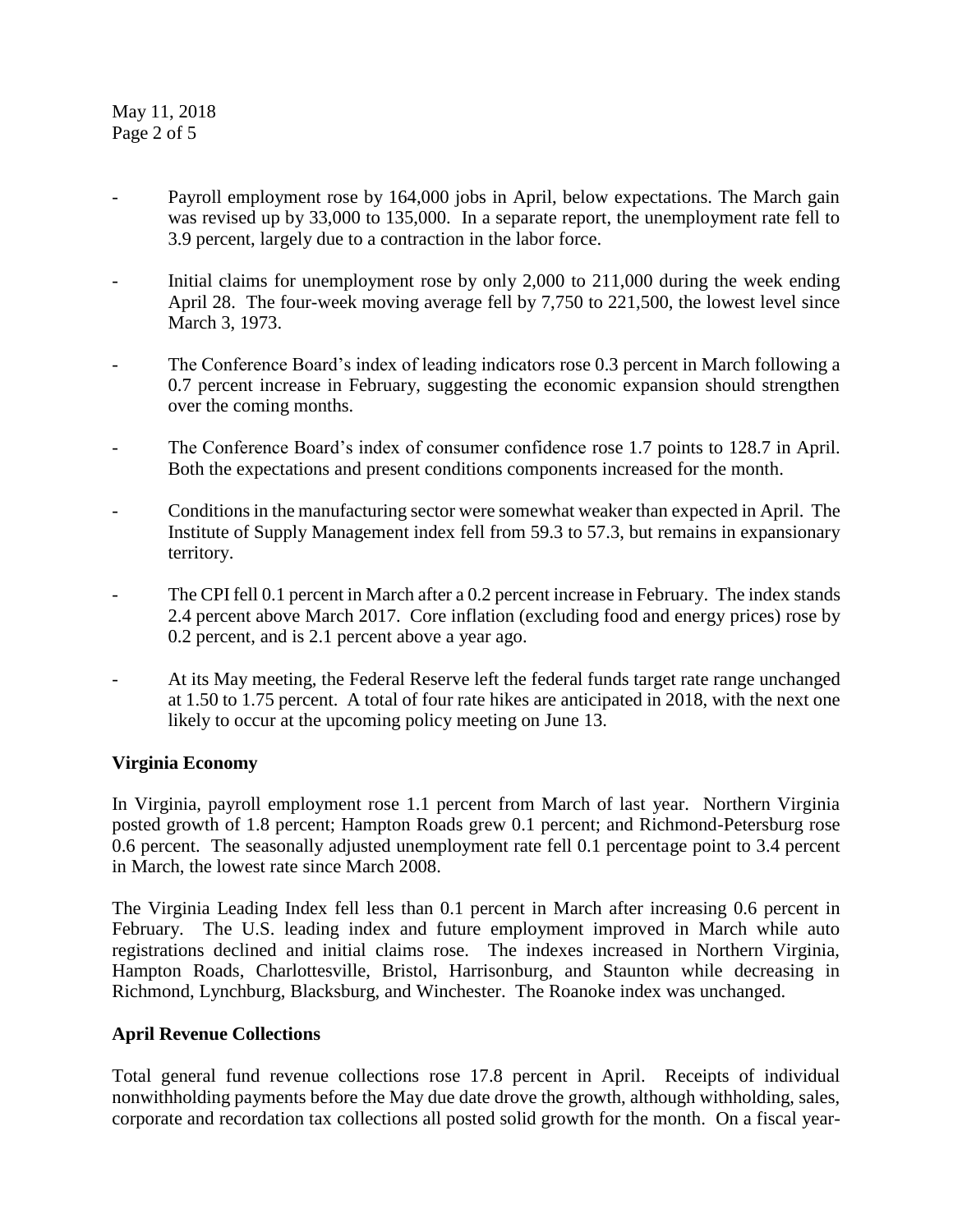May 11, 2018 Page 3 of 5

to-date basis, total revenue collections rose 6.7 percent through April, ahead of the annual forecast of 3.4 percent growth.

*Net Individual Income Tax (70% of general fund revenues)*: Through April, collections of net individual income tax rose 8.4 percent from the same period last year, ahead of the annual estimate of 3.4 percent growth. Performance in each component of individual income tax is as follows:

*Individual Income Tax Withholding (64% of general fund revenues)*: With an additional deposit day compared with April of last year, collections of payroll withholding taxes rose 6.1 percent for the month. Year-to-date, collections have risen 4.4 percent, ahead of the annual estimate of 3.5 percent growth.

*Individual Income Tax Nonwithholding (16% of general fund revenues)*: April is a significant month for collections in this source. Final payments for tax year 2017 and the first estimated payment for tax year 2018 are both due at the beginning of May.

Collections in nonwithholding were \$876.9 million compared with \$628.2 million in April of last year, an increase of 39.6 percent. To date, about 83 percent of the nonwithholding forecast has been collected, and year-to-date collections are 23.6 percent above the same period last year, well ahead of the annual estimate of a 4.3 percent increase.

Typically, a portion of final payments for calendar year 2017 which were due May 1 are received in April; however, the amount varies from year to year. Estimated and final payments will continue to be processed in May. Therefore, April and May collections must be analyzed together to accurately assess growth in this source. The final estimated payment for the fiscal year (second calendar year payment for 2018) is due June 15.

*Individual Income Tax Refunds*: The Department of Taxation issued \$499.8 million in refunds in April, compared with \$469.1 million in the same period last year, an increase of 6.5 percent. Since the beginning of the filing period beginning January 1, TAX has issued 2.3 million refunds, about the same number through April of last year. Year-to-date, refunds have increased by 4.2 percent, trailing the annual estimate of 5.8 percent growth. However, significant uncertainty remains, as many high net worth individuals have not filed 2017 state tax returns.

*Sales Tax (18% of general fund revenues)*: Collections of sales and use taxes, reflecting March sales, rose 5.3 percent in April. On a year-to-date basis, collections have risen 3.2 percent, close to the annual estimate of 3.0 percent growth.

*Corporate Income Tax (5% of general fund revenues)*: In April, corporations made their first estimated payment for tax year 2018 and made either a final or extension payment for tax year 2017. Collections of corporate income taxes were \$181.0 million in April, compared with receipts of \$162.5 million in April of last year, an increase of 11.4 percent. Year-to-date collections have increased 7.2 percent from the same period last year, ahead of the annual estimate of 5.7 percent growth.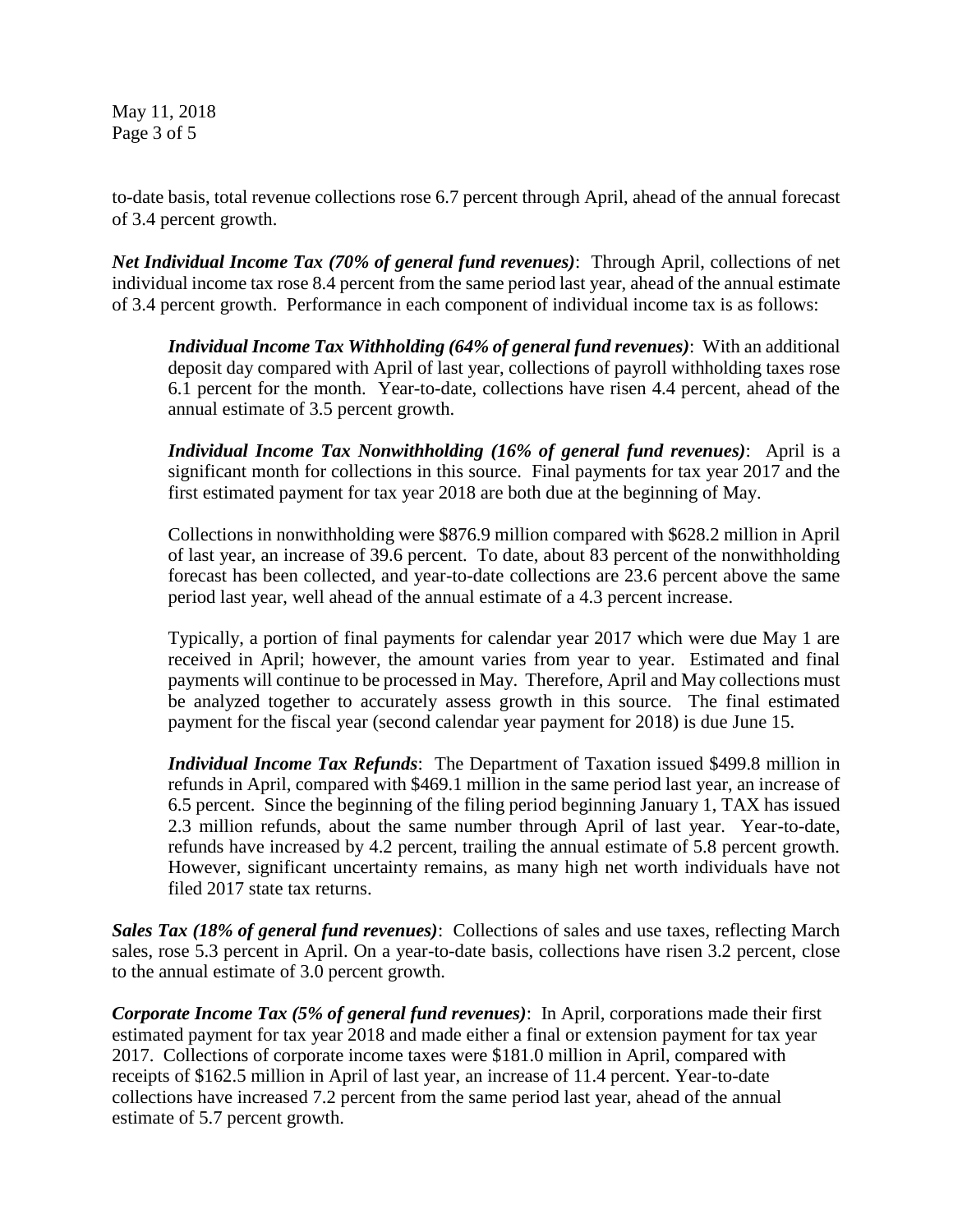May 11, 2018 Page 4 of 5

*Wills, Suits, Deeds, Contracts (2% of general fund revenues)*: Collections of wills, suits, deeds, and contracts – mainly recordation tax collections – were \$33.2 million in April, compared with \$30.1 million in April of last year, an increase of 10.2 percent. On a year-to-date basis, collections are down 0.3 percent, trailing the annual forecast of 3.3 percent growth.

*Insurance Premiums (2% of general fund revenues)*: Insurance companies also made their first estimated payment for tax year 2018 in April. Collections were \$128.5 million compared with \$126.1 million in April of last year, a 1.9 percent increase. Year-to-date collections through April were \$212.2 million compared with \$223.3 million in the same period last year, a decline of 5.0 percent and trailing the annual estimate of 6.2 percent.

### **Other Revenue Sources**

The following list provides data on April collections for other revenue sources:

|                                    | <b>Year-to-Date</b> | Annual<br><b>Estimate</b> |
|------------------------------------|---------------------|---------------------------|
| Interest Income (0.4% GF revenues) | 16.8%               | 21.9%                     |
| ABC Taxes (1% GF revenues)         | 3.1%                | 4.3%                      |

*All Other Revenue (2% of general fund revenues)*: Receipts in All Other Revenue fell 12.9 percent in April, \$32.9 million compared with \$37.8 million a year ago. On a year-to-date basis, collections of All Other Revenue fell 5.4 percent from the same period last year, compared to the annual estimate of a 2.2 percent decline.

## **Summary**

April is a significant month for revenue collections. In addition to regular collections of withholding and sales taxes, final payments for tax year 2017 and the first estimated payment for tax year 2018 were due from corporations on April 17. Also, a portion of estimated and final payments from individuals, which are due May 1, are typically received in April, but the amount received in April versus May can vary from year to year. Therefore, the timing of these receipts between April and May can distort monthly growth rates.

Total general fund revenue collections rose 17.8 percent in April. Receipts of individual nonwithholding payments before the May due date drove the growth, although withholding, sales, corporate and recordation tax collections all posted solid growth for the month. On a fiscal yearto-date basis, total revenue collections rose 6.7 percent through April, ahead of the annual forecast of 3.4 percent growth.